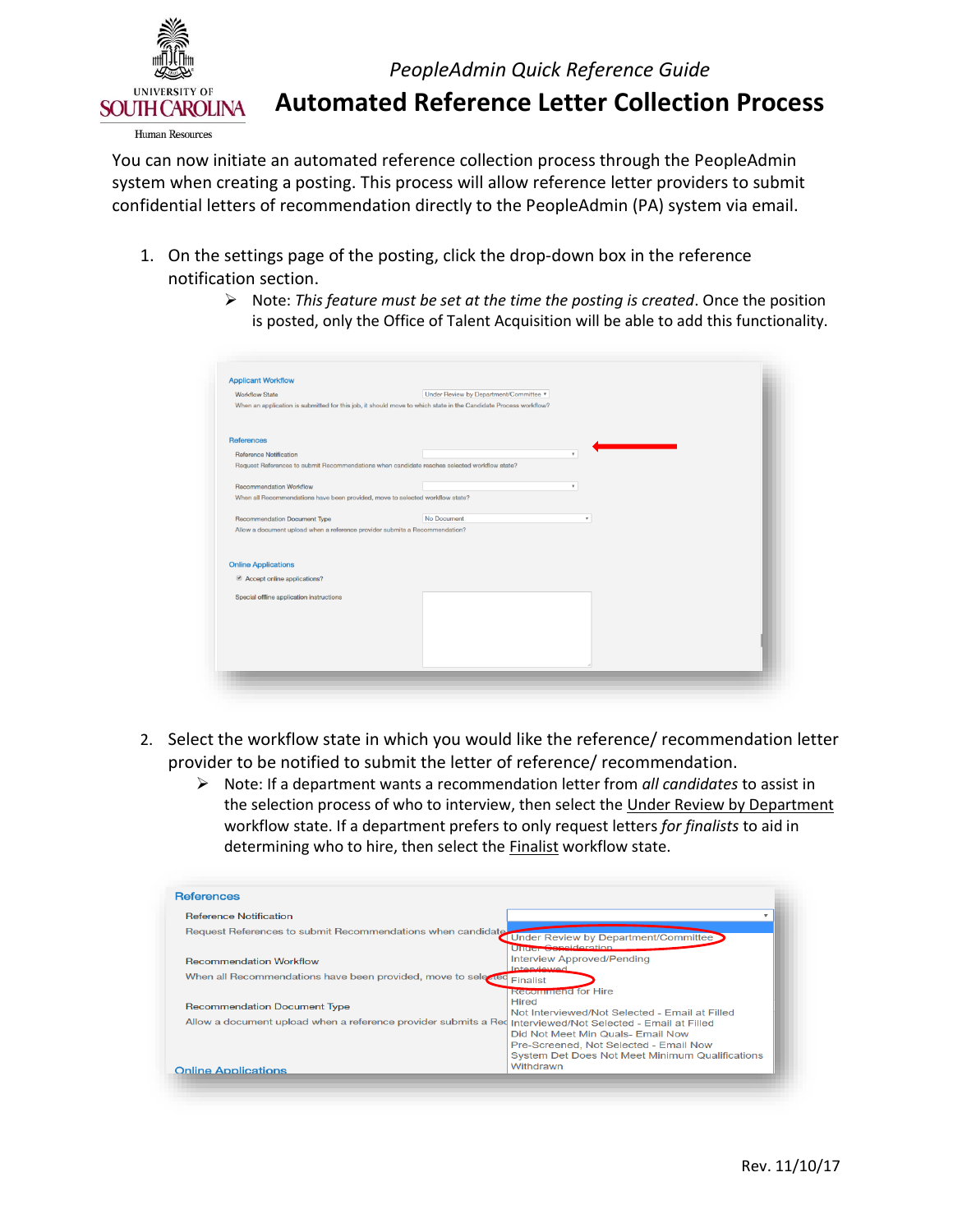

## *PeopleAdmin Quick Reference Guide*

**Automated Reference Letter Collection Process** 

 3. Once all reference letters have been provided, the system can move the applicant to the workflow drop down box and select the chosen workflow state. This drop down is optional and is not required for this feature to work. Applicants can manually be moved to the next workflow state, if desired. next workflow state if selected. To initiate this action, select the recommendation

| <b>References</b>                                                                            |                                                                                                                                   |                         |
|----------------------------------------------------------------------------------------------|-----------------------------------------------------------------------------------------------------------------------------------|-------------------------|
| <b>Reference Notification</b>                                                                | ▼                                                                                                                                 |                         |
| Request References to submit Recommendations when candidate reaches selected workflow state? |                                                                                                                                   |                         |
| <b>Recommendation Workflow</b>                                                               |                                                                                                                                   |                         |
| When all Recommendations have been provided, move to selected                                | Under Review by Department/Committee<br><b>Under Consideration</b>                                                                |                         |
| <b>Recommendation Document Type</b>                                                          | <b>Interview Approved/Pending</b><br>Interviewed                                                                                  | $\overline{\mathbf{v}}$ |
| Allow a document upload when a reference provider submits a Re                               | <b>Finalist</b>                                                                                                                   |                         |
|                                                                                              | Recommend for Hire<br>Hired                                                                                                       |                         |
| <b>Online Applications</b>                                                                   | Not Interviewed/Not Selected - Email at Filled<br>Interviewed/Not Selected - Email at Filled<br>Did Not Meet Min Quals- Email Now |                         |
| $\triangle$ Accept online applications?                                                      | Pre-Screened, Not Selected - Email Now<br>System Det Does Not Meet Minimum Qualifications                                         |                         |
|                                                                                              | Withdrawn                                                                                                                         |                         |

- 4. Once all workflow states have been selected, you must select the document type you would like the reference letter providers to upload or attach. To have providers upload reference/recommendation letters, select Reference Letter.
	- Note: *The system will not reject reference/recommendation letters that are not uploaded on letterhead.* If letterhead is required, this should be indicated in the provider special instructions field section shown on the next page in step number 6.



**Update Settings**